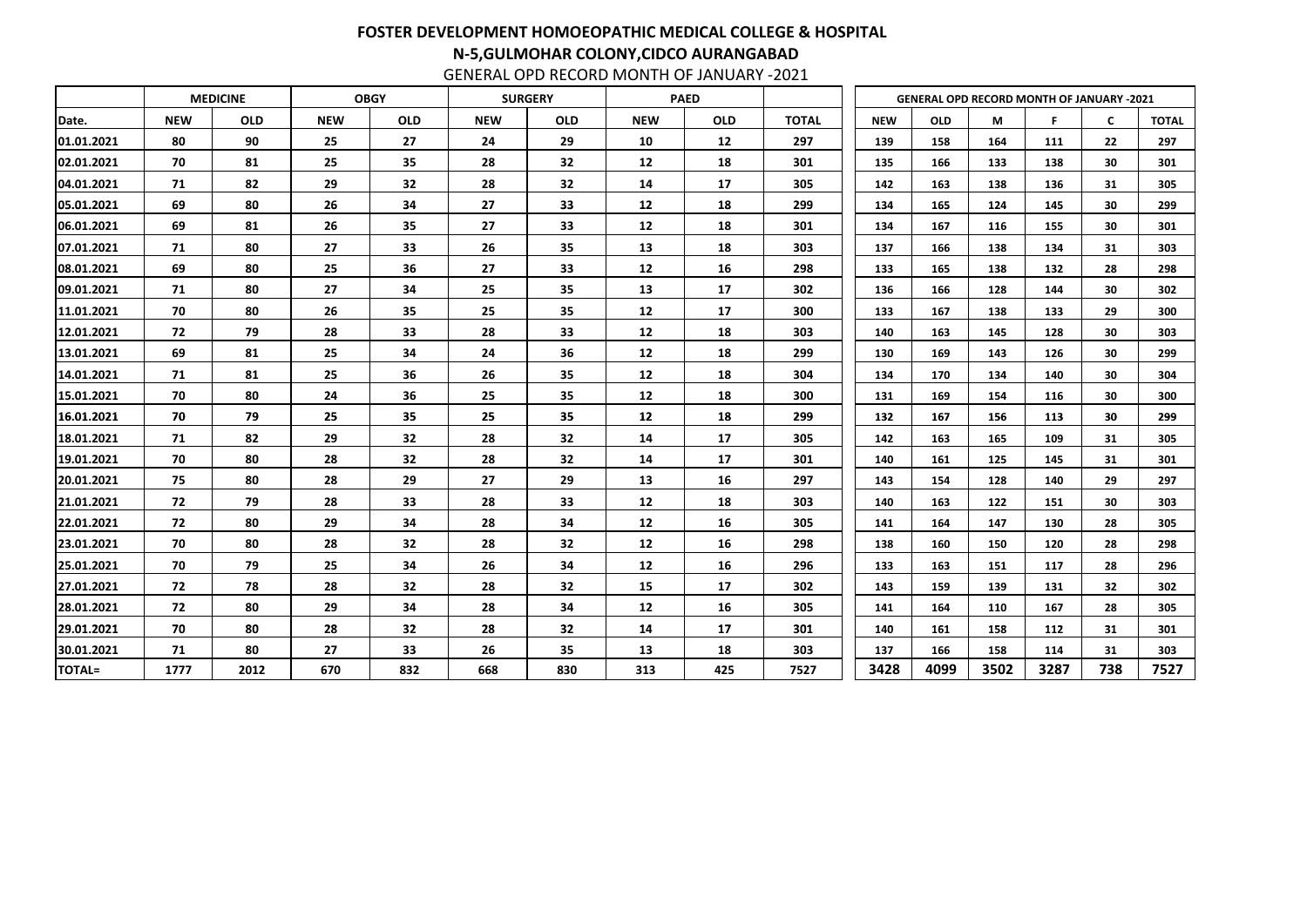#### FOSTER DEVELOPMENT HOMOEOPATHIC MEDICAL COLLEGE & HOSPITAL

#### N-5,GULMOHAR COLONY,CIDCO AURANGABAD

GENERAL OPD RECORD MONTH OF FUBRUARY -2021

|               |            | <b>MEDICINE</b> |            | <b>OBGY</b> |            | <b>SURGERY</b> |            | <b>PAED</b> |              |            | <b>GENERAL OPD RECORD MONTH OF FEBRUARY -2021</b> |      |      |              |              |
|---------------|------------|-----------------|------------|-------------|------------|----------------|------------|-------------|--------------|------------|---------------------------------------------------|------|------|--------------|--------------|
| Date.         | <b>NEW</b> | <b>OLD</b>      | <b>NEW</b> | <b>OLD</b>  | <b>NEW</b> | <b>OLD</b>     | <b>NEW</b> | <b>OLD</b>  | <b>TOTAL</b> | <b>NEW</b> | <b>OLD</b>                                        | M    | F    | $\mathsf{C}$ | <b>TOTAL</b> |
| 01.02.2021    | 70         | 80              | 25         | 35          | 24         | 36             | 13         | 17          | 300          | 132        | 168                                               | 138  | 132  | 30           | 300          |
| 02.02.2021    | 69         | 80              | 26         | 33          | 28         | 31             | 13         | 17          | 297          | 136        | 161                                               | 139  | 128  | 30           | 297          |
| 03.02.2021    | 70         | 82              | 27         | 33          | 29         | 33             | 12         | 17          | 303          | 138        | 165                                               | 110  | 164  | 29           | 303          |
| 04.02.2021    | 71         | 82              | 28         | 32          | 30         | 32             | 11         | 18          | 304          | 140        | 164                                               | 127  | 148  | 29           | 304          |
| 05.02.2021    | 70         | 78              | 29         | 31          | 29         | 31             | 13         | 17          | 298          | 141        | 157                                               | 119  | 149  | 30           | 298          |
| 06.02.2021    | 72         | 80              | 26         | 35          | 27         | 35             | 12         | 18          | 305          | 137        | 168                                               | 132  | 143  | 30           | 305          |
| 08.02.2021    | 70         | 80              | 28         | 32          | 28         | 32             | 12         | 18          | 300          | 138        | 162                                               | 120  | 150  | 30           | 300          |
| 09.02.2021    | 69         | 79              | 25         | 36          | 24         | 36             | 12         | 15          | 296          | 130        | 166                                               | 136  | 133  | 27           | 296          |
| 10.02.2021    | 72         | 80              | 27         | 32          | 27         | 33             | 12         | 18          | 301          | 138        | 163                                               | 145  | 126  | 30           | 301          |
| 11.02.2021    | 72         | 77              | 27         | 32          | 28         | 32             | 14         | 16          | 298          | 141        | 157                                               | 163  | 105  | 30           | 298          |
| 12.02.2021    | 70         | 83              | 26         | 35          | 25         | 36             | 13         | 18          | 306          | 134        | 172                                               | 153  | 122  | 31           | 306          |
| 13.02.2021    | 71         | 80              | 27         | 34          | 27         | 35             | 11         | 17          | 302          | 136        | 166                                               | 139  | 135  | 28           | 302          |
| 15.02.2021    | 70         | 78              | 28         | 32          | 28         | 32             | 13         | 15          | 296          | 139        | 157                                               | 135  | 133  | 28           | 296          |
| 16.02.2021    | 71         | 81              | 27         | 35          | 28         | 34             | 11         | 18          | 305          | 137        | 168                                               | 132  | 144  | 29           | 305          |
| 17.02.2021    | 71         | 80              | 27         | 34          | 27         | 33             | 11         | 19          | 302          | 136        | 166                                               | 148  | 124  | 30           | 302          |
| 18.02.2021    | 70         | 78              | 25         | 35          | 24         | 35             | 11         | 17          | 295          | 130        | 165                                               | 160  | 107  | 28           | 295          |
| 20.02.2021    | 72         | 80              | 27         | 33          | 27         | 32             | 12         | 18          | 301          | 138        | 163                                               | 153  | 118  | 30           | 301          |
| 22.02.2021    | 69         | 79              | 26         | 33          | 28         | 32             | 13         | 17          | 297          | 136        | 161                                               | 123  | 144  | 30           | 297          |
| 23.02.2021    | 70         | 80              | 28         | 33          | 28         | 33             | 14         | 18          | 304          | 140        | 164                                               | 138  | 134  | 32           | 304          |
| 24.02.2021    | 69         | 80              | 29         | 33          | 28         | 33             | 12         | 16          | 300          | 138        | 162                                               | 145  | 127  | 28           | 300          |
| 25.02.2021    | 70         | 81              | 25         | 35          | 26         | 34             | 13         | 17          | 301          | 134        | 167                                               | 129  | 142  | 30           | 301          |
| 26.02.2021    | 69         | 80              | 24         | 35          | 25         | 35             | 12         | 18          | 298          | 130        | 168                                               | 140  | 128  | 30           | 298          |
| 27.02.2021    | 68         | 81              | 28         | 32          | 27         | 33             | 13         | 17          | 299          | 136        | 163                                               | 138  | 131  | 30           | 299          |
| <b>TOTAL=</b> | 1615       | 1839            | 615        | 770         | 622        | 768            | 283        | 396         | 6908         | 3135       | 3773                                              | 3162 | 3067 | 679          | 6908         |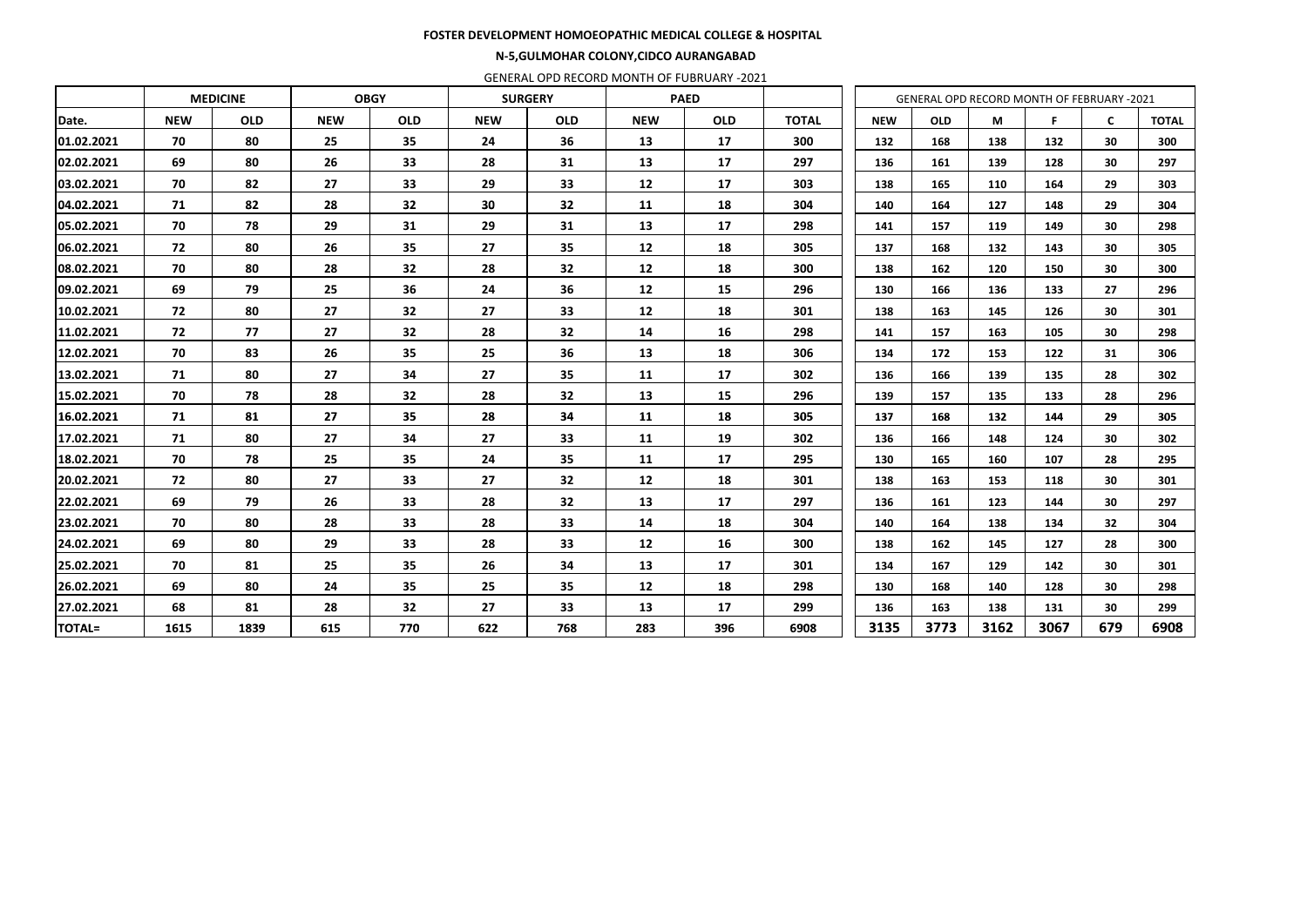GENERAL OPD RECORD MONTH OF MARCH -2021

|               | <b>MEDICINE</b> |            |            | <b>OBGY</b> |            | <b>SURGERY</b> |            | <b>PAED</b> |              |            |            | <b>GENERAL OPD RECORD MONTH OF MARCH-2021</b> |      |              |              |
|---------------|-----------------|------------|------------|-------------|------------|----------------|------------|-------------|--------------|------------|------------|-----------------------------------------------|------|--------------|--------------|
| Date.         | <b>NEW</b>      | <b>OLD</b> | <b>NEW</b> | <b>OLD</b>  | <b>NEW</b> | <b>OLD</b>     | <b>NEW</b> | <b>OLD</b>  | <b>TOTAL</b> | <b>NEW</b> | <b>OLD</b> | М                                             | F    | $\mathsf{C}$ | <b>TOTAL</b> |
| 01.03.2021    | 71              | 80         | 28         | 34          | 27         | 34             | 11         | 17          | 302          | 137        | 165        | 161                                           | 113  | 28           | 302          |
| 02.03.2021    | 69              | 80         | 25         | 35          | 25         | 35             | 13         | 17          | 299          | 132        | 167        | 150                                           | 119  | 30           | 299          |
| 03.03.2021    | 73              | 80         | 26         | 35          | 26         | 35             | 12         | 18          | 305          | 137        | 168        | 132                                           | 143  | 30           | 305          |
| 04.03.2021    | 69              | 81         | 25         | 35          | 25         | 36             | 13         | 17          | 301          | 132        | 169        | 127                                           | 144  | 30           | 301          |
| 05.03.2021    | 69              | 80         | 25         | 35          | 24         | 35             | 13         | 17          | 298          | 131        | 167        | 144                                           | 124  | 30           | 298          |
| 06.03.2021    | 69              | 79         | 24         | 36          | 25         | 35             | 11         | 17          | 296          | 129        | 167        | 133                                           | 135  | 28           | 296          |
| 08.03.2021    | 70              | 81         | 25         | 35          | 25         | 36             | 13         | 17          | 302          | 133        | 169        | 152                                           | 120  | 30           | 302          |
| 09.03.2021    | 74              | 78         | 28         | 32          | 28         | 34             | 13         | 18          | 305          | 143        | 162        | 150                                           | 124  | 31           | 305          |
| 10.03.2021    | 69              | 79         | 27         | 32          | 26         | 34             | 12         | 18          | 297          | 134        | 163        | 159                                           | 108  | 30           | 297          |
| 12.03.2021    | 73              | 76         | 27         | 34          | 26         | 34             | 13         | 17          | 300          | 139        | 161        | 147                                           | 123  | 30           | 300          |
| 13.03.2021    | 31              | 40         | 13         | 17          | 12         | 16             | 5          | 8           | 142          | 61         | 81         | 68                                            | 61   | 13           | 142          |
| 15.03.2021    | 70              | 80         | 26         | 34          | 28         | 32             | 13         | 18          | 301          | 137        | 164        | 134                                           | 136  | 31           | 301          |
| 16.03.2021    | 69              | 78         | 25         | 34          | 26         | 33             | 13         | 17          | 295          | 133        | 162        | 112                                           | 153  | 30           | 295          |
| 17.03.2021    | 69              | 81         | 24         | 36          | 25         | 34             | 13         | 17          | 299          | 131        | 168        | 139                                           | 130  | 30           | 299          |
| 18.03.2021    | 73              | 78         | 24         | 37          | 25         | 36             | 12         | 17          | 302          | 134        | 168        | 136                                           | 137  | 29           | 302          |
| 19.03.2021    | 70              | 83         | 26         | 35          | 26         | 36             | 13         | 18          | 307          | 135        | 172        | 128                                           | 148  | 31           | 307          |
| 20.03.2021    | 55              | 65         | 20         | 27          | 21         | 25             | 12         | 15          | 240          | 108        | 132        | 108                                           | 105  | 27           | 240          |
| 22.03.2021    | 70              | 80         | 26         | 34          | 25         | 36             | 12         | 18          | 301          | 133        | 168        | 145                                           | 126  | 30           | 301          |
| 23.03.2021    | 71              | 78         | 25         | 35          | 27         | 33             | 13         | 17          | 299          | 136        | 163        | 128                                           | 141  | 30           | 299          |
| 24.03.2021    | 72              | 79         | 27         | 34          | 26         | 36             | 13         | 18          | 305          | 138        | 167        | 128                                           | 146  | 31           | 305          |
| 25.03.2021    | 70              | 80         | 25         | 36          | 27         | 34             | 14         | 17          | 303          | 136        | 167        | 120                                           | 152  | 31           | 303          |
| 26.03.2021    | 70              | 79         | 26         | 33          | 24         | 36             | 13         | 16          | 297          | 133        | 164        | 121                                           | 147  | 29           | 297          |
| 27.03.2021    | 58              | 65         | 20         | 31          | 21         | 29             | 8          | 13          | 245          | 107        | 138        | 128                                           | 96   | 21           | 245          |
| 30.03.2021    | 76              | 81         | 28         | 35          | 25         | 38             | 13         | 19          | 315          | 142        | 173        | 152                                           | 131  | 32           | 315          |
| 31.03.2021    | 72              | 80         | 25         | 36          | 24         | 37             | 13         | 18          | 305          | 134        | 171        | 154                                           | 120  | 31           | 305          |
| <b>TOTAL=</b> | 1702            | 1921       | 620        | 837         | 619        | 839            | 304        | 419         | 7261         | 3245       | 4016       | 3356                                          | 3182 | 723          | 7261         |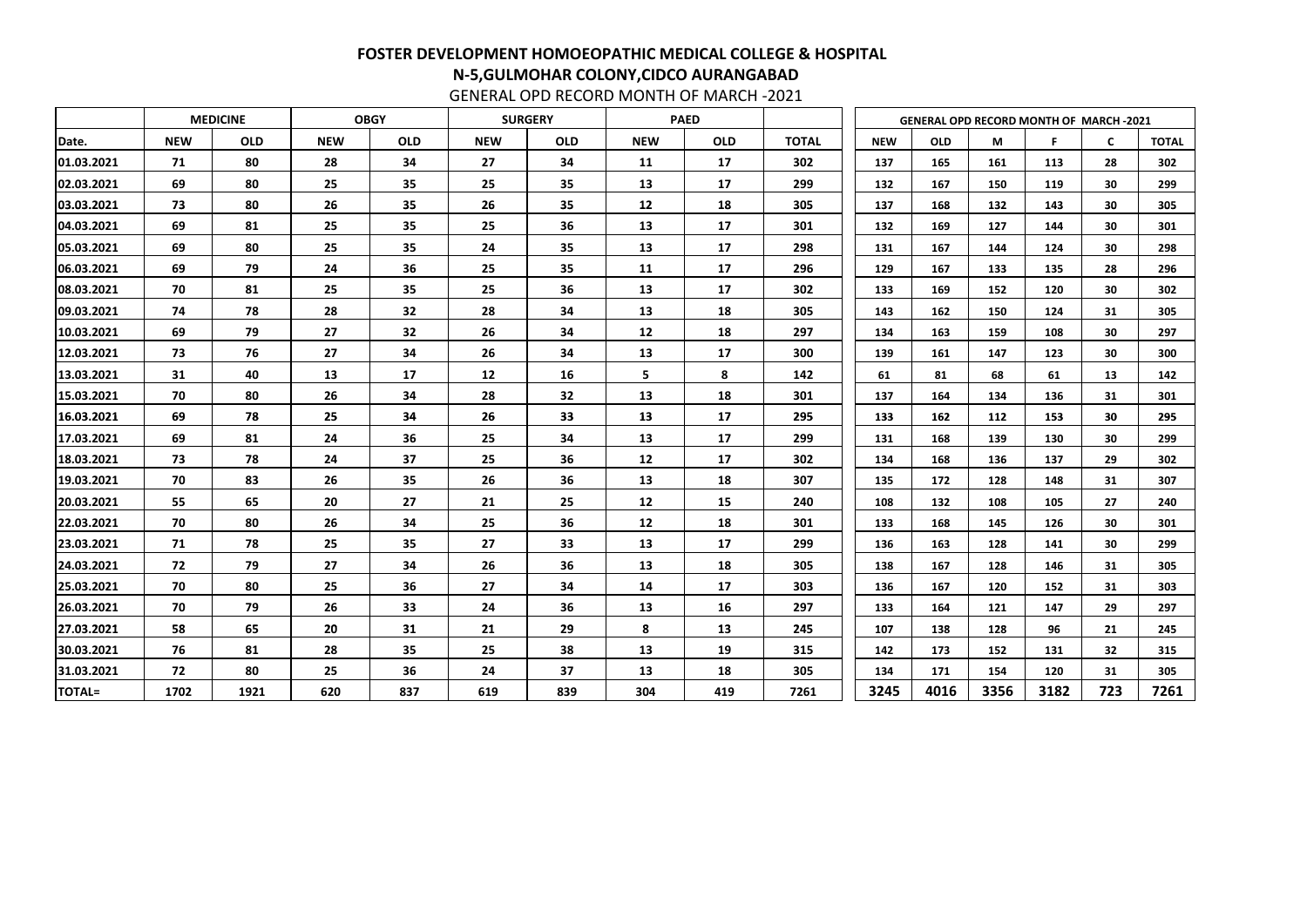GENERAL OPD RECORD MONTH OF APRIL -2021

# FOSTER DEVELOPMENT HOMOEOPATHIC MEDICAL COLLEGE & HOSPITAL N-5,GULMOHAR COLONY,CIDCO AURANGABAD

|               | <b>MEDICINE</b><br><b>OBGY</b> |            |            |            |            | <b>SURGERY</b> |            | <b>PAED</b> |              |            |            | GENERAL OPD RECORD MONTH OF APRIL-2021 |      |     |              |
|---------------|--------------------------------|------------|------------|------------|------------|----------------|------------|-------------|--------------|------------|------------|----------------------------------------|------|-----|--------------|
| Date.         | <b>NEW</b>                     | <b>OLD</b> | <b>NEW</b> | <b>OLD</b> | <b>NEW</b> | <b>OLD</b>     | <b>NEW</b> | <b>OLD</b>  | <b>TOTAL</b> | <b>NEW</b> | <b>OLD</b> | M                                      | F.   | C   | <b>TOTAL</b> |
| 01.04.2021    | 75                             | 80         | 27         | 35         | 27         | 36             | 12         | 18          | 310          | 141        | 169        | 161                                    | 119  | 30  | 310          |
| 03.04.2021    | 70                             | 81         | 25         | 34         | 25         | 33             | 11         | 16          | 295          | 131        | 164        | 131                                    | 137  | 27  | 295          |
| 05.04.2021    | 69                             | 82         | 24         | 35         | 26         | 33             | 14         | 19          | 302          | 133        | 169        | 132                                    | 137  | 33  | 302          |
| 06.04.2021    | 72                             | 81         | 24         | 35         | 24         | 36             | 15         | 20          | 307          | 135        | 172        | 126                                    | 146  | 35  | 307          |
| 07.04.2021    | 71                             | 79         | 26         | 34         | 24         | 35             | 12         | 18          | 299          | 133        | 166        | 147                                    | 122  | 30  | 299          |
| 08.04.2021    | 70                             | 80         | 24         | 37         | 26         | 35             | 12         | 19          | 303          | 132        | 171        | 139                                    | 133  | 31  | 303          |
| 09.04.2021    | 71                             | 79         | 26         | 34         | 23         | 37             | 13         | 18          | 301          | 133        | 168        | 143                                    | 127  | 31  | 301          |
| 10.04.2021    | 69                             | 79         | 25         | 35         | 24         | 37             | 10         | 18          | 297          | 128        | 169        | 143                                    | 126  | 28  | 297          |
| 12.04.2021    | 72                             | 80         | 24         | 37         | 28         | 34             | 14         | 18          | 307          | 138        | 169        | 159                                    | 116  | 32  | 307          |
| 15.04.2021    | 70                             | 81         | 26         | 34         | 26         | 35             | 12         | 19          | 303          | 134        | 169        | 140                                    | 132  | 31  | 303          |
| 16.04.2021    | 74                             | 80         | 25         | 35         | 25         | 37             | 13         | 19          | 308          | 137        | 171        | 150                                    | 126  | 32  | 308          |
| 17.04.2021    | 72                             | 79         | 26         | 33         | 25         | 36             | 14         | 17          | 302          | 137        | 165        | 151                                    | 120  | 31  | 302          |
| 19.04.2021    | 70                             | 80         | 27         | 33         | 25         | 34             | 13         | 17          | 299          | 135        | 164        | 139                                    | 130  | 30  | 299          |
| 20.04.2021    | 72                             | 80         | 26         | 35         | 25         | 36             | 12         | 18          | 304          | 135        | 169        | 143                                    | 131  | 30  | 304          |
| 22.04.2021    | 72                             | 80         | 25         | 36         | 29         | 33             | 14         | 18          | 307          | 140        | 167        | 131                                    | 144  | 32  | 307          |
| 23.04.2021    | 71                             | 79         | 26         | 34         | 28         | 33             | 13         | 17          | 301          | 138        | 163        | 124                                    | 147  | 30  | 301          |
| 24.04.2021    | 72                             | 78         | 24         | 36         | 26         | 34             | 12         | 16          | 298          | 134        | 164        | 127                                    | 143  | 28  | 298          |
| 26.04.2021    | 70                             | 79         | 28         | 32         | 25         | 35             | 13         | 17          | 299          | 136        | 163        | 141                                    | 128  | 30  | 299          |
| 27.04.2021    | 73                             | 79         | 27         | 34         | 26         | 35             | 14         | 17          | 305          | 140        | 165        | 126                                    | 148  | 31  | 305          |
| 28.04.2021    | 64                             | 70         | 22         | 33         | 24         | 29             | 11         | 17          | 270          | 121        | 149        | 115                                    | 127  | 28  | 270          |
| 29.04.2021    | 32                             | 39         | 12         | 18         | 12         | 18             | 6          | 9           | 146          | 62         | 84         | 63                                     | 68   | 15  | 146          |
| 30.04.2021    | 35                             | 45         | 14         | 20         | 14         | 19             | 6          | 9           | 162          | 69         | 93         | 77                                     | 70   | 15  | 162          |
| <b>TOTAL=</b> | 1486                           | 1670       | 533        | 729        | 537        | 730            | 266        | 374         | 6325         | 2822       | 3503       | 2908                                   | 2777 | 640 | 6325         |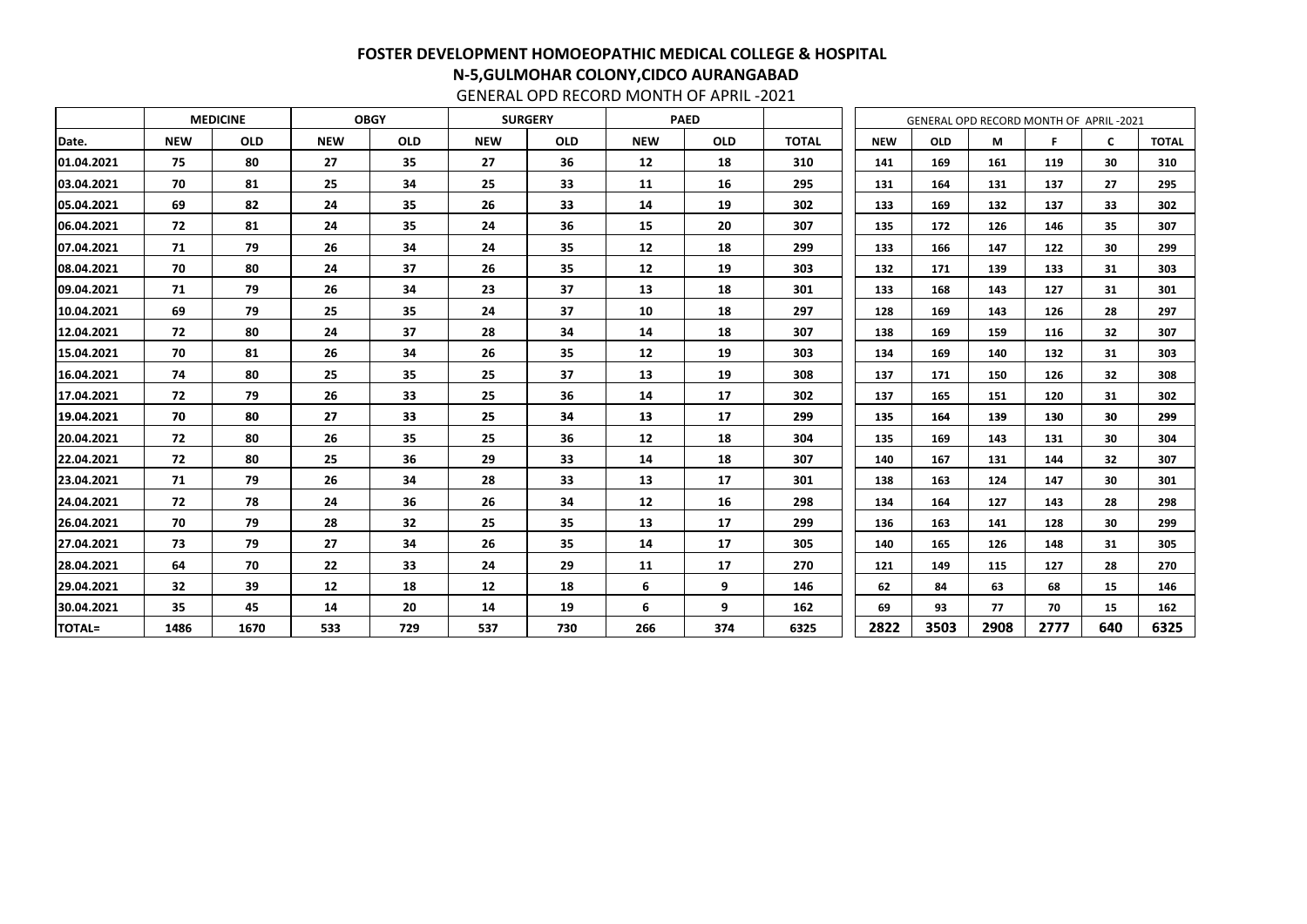GENERAL OPD RECORD MONTH OF MAY -2021

|               | <b>MEDICINE</b><br><b>OBGY</b> |            |                 |            |            | <b>SURGERY</b> |                         | <b>PAED</b> |              |            | <b>GENERAL OPD RECORD MONTH OF MAY -2021</b> |      |      |              |              |
|---------------|--------------------------------|------------|-----------------|------------|------------|----------------|-------------------------|-------------|--------------|------------|----------------------------------------------|------|------|--------------|--------------|
| Date.         | <b>NEW</b>                     | <b>OLD</b> | <b>NEW</b>      | <b>OLD</b> | <b>NEW</b> | <b>OLD</b>     | <b>NEW</b>              | <b>OLD</b>  | <b>TOTAL</b> | <b>NEW</b> | <b>OLD</b>                                   | M    | F    | $\mathsf{C}$ | <b>TOTAL</b> |
| 03.05.2021    | 33                             | 45         | 12              | 18         | 11         | 19             | 8                       | 11          | 157          | 64         | 93                                           | 72   | 66   | 19           | 157          |
| 04.05.2021    | 38                             | 44         | 16              | 18         | 14         | 18             | $\overline{\mathbf{z}}$ | 10          | 165          | 75         | 90                                           | 85   | 33   | 17           | 135          |
| 05.05.2021    | 36                             | 43         | 13              | 20         | 14         | 18             | 6                       | 10          | 160          | 69         | 91                                           | 74   | 70   | 16           | 160          |
| 06.05.2021    | 35                             | 44         | 13              | 19         | 12         | 19             | 6                       | 11          | 159          | 66         | 93                                           | 69   | 73   | 17           | 159          |
| 07.05.2021    | 37                             | 44         | 15              | 20         | 15         | 19             | $\overline{7}$          | 12          | 169          | 74         | 95                                           | 76   | 74   | 19           | 169          |
| 08.05.2021    | 36                             | 43         | 13              | 19         | 14         | 19             | 6                       | 11          | 161          | 69         | 92                                           | 90   | 54   | 17           | 161          |
| 10.05.2021    | 38                             | 43         | 14              | 19         | 14         | 20             | 6                       | 12          | 166          | 72         | 94                                           | 75   | 73   | 18           | 166          |
| 11.05.2021    | 36                             | 42         | 14              | 18         | 13         | 18             | $\overline{\mathbf{z}}$ | 10          | 158          | 70         | 88                                           | 66   | 75   | 17           | 158          |
| 12.05.2021    | 37                             | 44         | 13              | 20         | 12         | 20             | 6                       | 12          | 164          | 68         | 96                                           | 85   | 61   | 18           | 164          |
| 13.05.2021    | 69                             | 81         | 26              | 34         | 27         | 33             | 12                      | 18          | 300          | 134        | 166                                          | 131  | 139  | 30           | 300          |
| 15.05.2021    | 81                             | 90         | 32              | 36         | 30         | 37             | 15                      | 21          | 342          | 158        | 184                                          | 167  | 139  | 36           | 342          |
| 17.05.2021    | 80                             | 93         | 30              | 39         | 30         | 38             | 15                      | 20          | 345          | 155        | 190                                          | 150  | 160  | 35           | 345          |
| 18.05.2021    | 80                             | 90         | 30              | 39         | 30         | 38             | 14                      | 20          | 341          | 154        | 187                                          | 146  | 161  | 34           | 341          |
| 19.05.2021    | 78                             | 89         | 30              | 37         | 29         | 37             | 16                      | 21          | 337          | 153        | 184                                          | 144  | 156  | 37           | 337          |
| 20.05.2021    | 80                             | 89         | 29              | 39         | 28         | 39             | 15                      | 21          | 340          | 152        | 188                                          | 168  | 136  | 36           | 340          |
| 21.05.2021    | 80                             | 87         | 30              | 38         | 30         | 37             | 15                      | 18          | 335          | 155        | 180                                          | 132  | 170  | 33           | 335          |
| 22.05.2021    | 79                             | 91         | 30              | 39         | 30         | 39             | 15                      | 18          | 341          | 154        | 187                                          | 152  | 156  | 33           | 341          |
| 24.05.2021    | 80                             | 90         | 30              | 40         | 28         | 42             | 13                      | 20          | 343          | 151        | 192                                          | 156  | 184  | 33           | 373          |
| 25.05.2021    | 78                             | 87         | 27              | 37         | 29         | 36             | 15                      | 21          | 330          | 149        | 181                                          | 128  | 166  | 36           | 330          |
| 27.05.2021    | 78                             | 90         | 30              | 37         | 30         | 39             | 13                      | 20          | 337          | 151        | 186                                          | 183  | 121  | 33           | 337          |
| 28.05.2021    | 79                             | 91         | 30              | 38         | 30         | 38             | 16                      | 22          | 344          | 155        | 189                                          | 161  | 145  | 38           | 344          |
| 29.05.2021    | 79                             | 87         | 29              | 36         | 28         | 37             | 14                      | 21          | 331          | 150        | 181                                          | 159  | 137  | 35           | 331          |
| 31.05.2021    | 80                             | 89         | 30 <sup>°</sup> | 38         | 29         | 38             | 14                      | 21          | 339          | 153        | 186                                          | 147  | 157  | 35           | 339          |
| <b>TOTAL=</b> | 1427                           | 1636       | 536             | 698        | 527        | 698            | 261                     | 381         | 6164         | 2751       | 3413                                         | 2816 | 2706 | 642          | 6164         |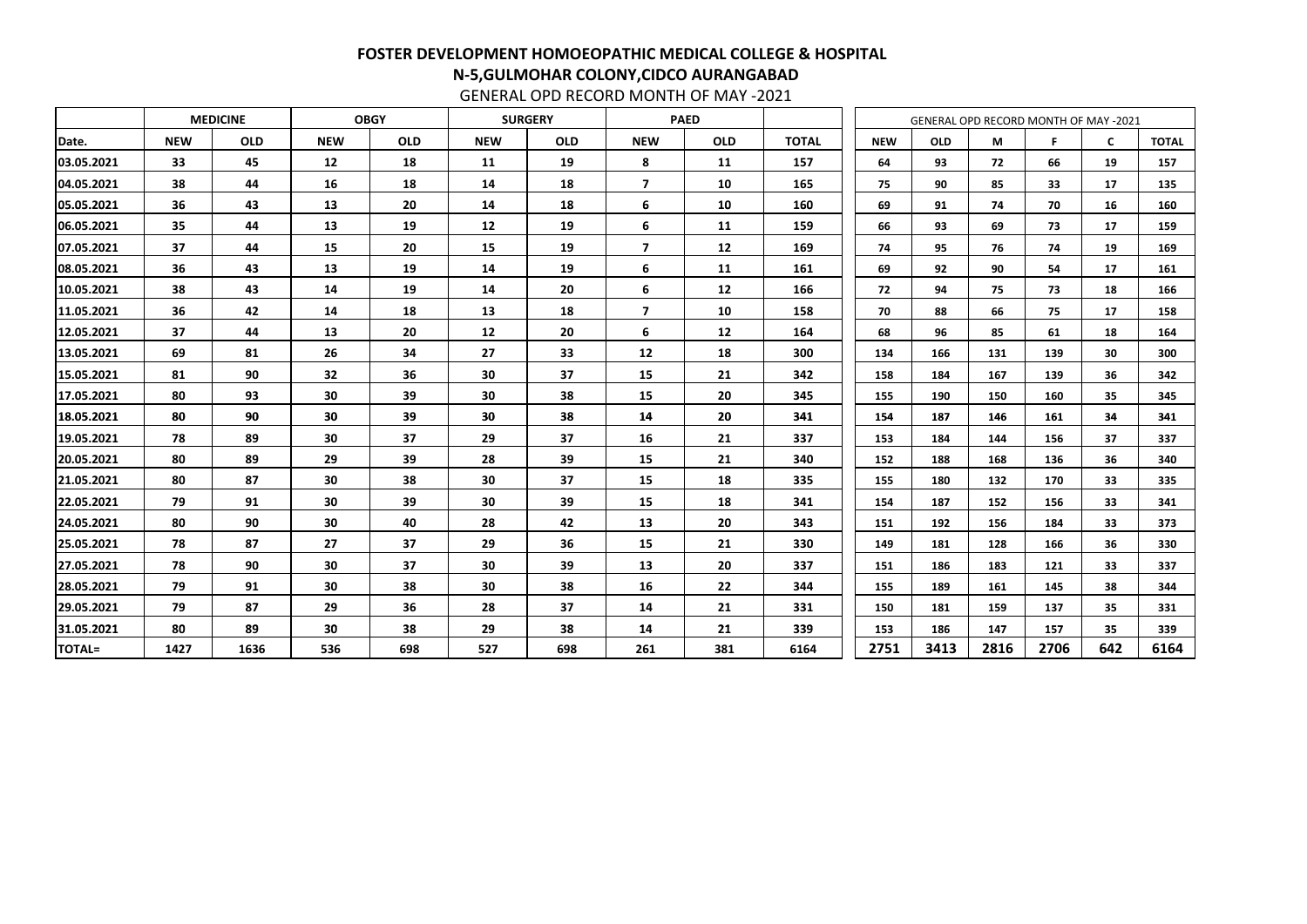GENERAL OPD RECORD MONTH OF JUNE -2021

|               |            | <b>MEDICINE</b> |                 | <b>OBGY</b> |            | <b>SURGERY</b>  |            | <b>PAED</b> |              |            |            | <b>GENERAL OPD RECORD MONTH OF JUNE -2021</b> |      |              |              |
|---------------|------------|-----------------|-----------------|-------------|------------|-----------------|------------|-------------|--------------|------------|------------|-----------------------------------------------|------|--------------|--------------|
| Date.         | <b>NEW</b> | <b>OLD</b>      | <b>NEW</b>      | <b>OLD</b>  | <b>NEW</b> | <b>OLD</b>      | <b>NEW</b> | <b>OLD</b>  | <b>TOTAL</b> | <b>NEW</b> | <b>OLD</b> | M                                             | F    | $\mathsf{C}$ | <b>TOTAL</b> |
| 01.06.2021    | 80         | 87              | 30              | 38          | 30         | 37              | 15         | 19          | 336          | 155        | 181        | 127                                           | 175  | 34           | 336          |
| 02.06.2021    | 81         | 88              | 30              | 39          | 30         | 38              | 15         | 20          | 341          | 156        | 185        | 159                                           | 147  | 35           | 341          |
| 03.06.2021    | 82         | 90              | 31              | 38          | 30         | 39              | 15         | 20          | 345          | 158        | 187        | 150                                           | 160  | 35           | 345          |
| 04.06.2021    | 79         | 87              | 30              | 36          | 31         | 38              | 14         | 20          | 335          | 154        | 181        | 152                                           | 149  | 34           | 335          |
| 05.06.2021    | 80         | 90              | 30              | 38          | 30         | 37              | 14         | 20          | 339          | 154        | 185        | 163                                           | 142  | 34           | 339          |
| 07.06.2021    | 80         | 89              | 31              | 36          | 31         | 37              | 15         | 22          | 341          | 157        | 184        | 175                                           | 129  | 37           | 341          |
| 08.06.2021    | 83         | 88              | 29              | 38          | 28         | 40              | 18         | 21          | 345          | 158        | 187        | 174                                           | 132  | 39           | 345          |
| 09.06.2021    | 80         | 91              | 28              | 38          | 30         | 38              | 16         | 22          | 343          | 154        | 189        | 164                                           | 141  | 38           | 343          |
| 10.06.2021    | 81         | 89              | 30              | 38          | 29         | 37              | 15         | 21          | 340          | 155        | 185        | 158                                           | 146  | 36           | 340          |
| 11.06.2021    | 81         | 89              | 29              | 37          | 29         | 36              | 17         | 21          | 339          | 156        | 183        | 163                                           | 138  | 38           | 339          |
| 12.06.2021    | 81         | 90              | 31              | 38          | 30         | 37              | 16         | 21          | 344          | 158        | 186        | 142                                           | 165  | 37           | 344          |
| 14.06.2021    | 81         | 91              | 29              | 39          | 30         | 39              | 16         | 22          | 347          | 156        | 191        | 157                                           | 152  | 38           | 347          |
| 15.06.2021    | 80         | 89              | 31              | 36          | 32         | 35              | 14         | 21          | 338          | 157        | 181        | 159                                           | 144  | 35           | 338          |
| 16.06.2021    | 80         | 90              | 28              | 38          | 29         | 39              | 15         | 21          | 340          | 152        | 188        | 164                                           | 140  | 36           | 340          |
| 17.06.2021    | 80         | 91              | 29              | 37          | 30         | 38              | 16         | 22          | 343          | 155        | 188        | 150                                           | 155  | 38           | 343          |
| 18.06.2021    | 80         | 90              | 31              | 37          | 33         | 37              | 14         | 19          | 341          | 158        | 183        | 156                                           | 152  | 33           | 341          |
| 19.06.2021    | 83         | 89              | 32              | 38          | 29         | 39              | 14         | 21          | 345          | 158        | 187        | 136                                           | 174  | 35           | 345          |
| 21.06.2021    | 79         | 90              | 30              | 39          | 29         | 38              | 15         | 19          | 339          | 153        | 186        | 157                                           | 148  | 34           | 339          |
| 22.06.2021    | 81         | 93              | 32              | 35          | 30         | 40              | 15         | 22          | 348          | 158        | 190        | 163                                           | 148  | 37           | 348          |
| 23.06.2021    | 80         | 89              | 29              | 39          | 29         | 39              | 16         | 20          | 341          | 154        | 187        | 162                                           | 143  | 36           | 341          |
| 24.06.2021    | 82         | 90              | 30              | 39          | 29         | 39              | 15         | 20          | 344          | 156        | 188        | 151                                           | 158  | 35           | 344          |
| 25.06.2021    | 81         | 89              | 30              | 39          | 29         | 38              | 14         | 20          | 340          | 154        | 186        | 160                                           | 146  | 34           | 340          |
| 26.06.2021    | 79         | 89              | 31              | 37          | 30         | 36              | 14         | 19          | 335          | 154        | 181        | 133                                           | 169  | 33           | 335          |
| 28.06.2021    | 78         | 87              | 29              | 36          | 30         | 35 <sub>2</sub> | 16         | 19          | 330          | 153        | 177        | 125                                           | 170  | 35           | 330          |
| 29.06.2021    | 65         | 80              | 32 <sub>2</sub> | 40          | 31         | 42              | 12         | 18          | 320          | 140        | 180        | 134                                           | 156  | 30           | 320          |
| 30.06.2021    | 74         | 88              | 29              | 36          | 28         | 35 <sub>2</sub> | 15         | 20          | 325          | 146        | 179        | 140                                           | 150  | 35           | 325          |
| <b>TOTAL=</b> | 2071       | 2313            | 781             | 979         | 776        | 983             | 391        | 530         | 8824         | 4019       | 4805       | 3974                                          | 3929 | 921          | 8824         |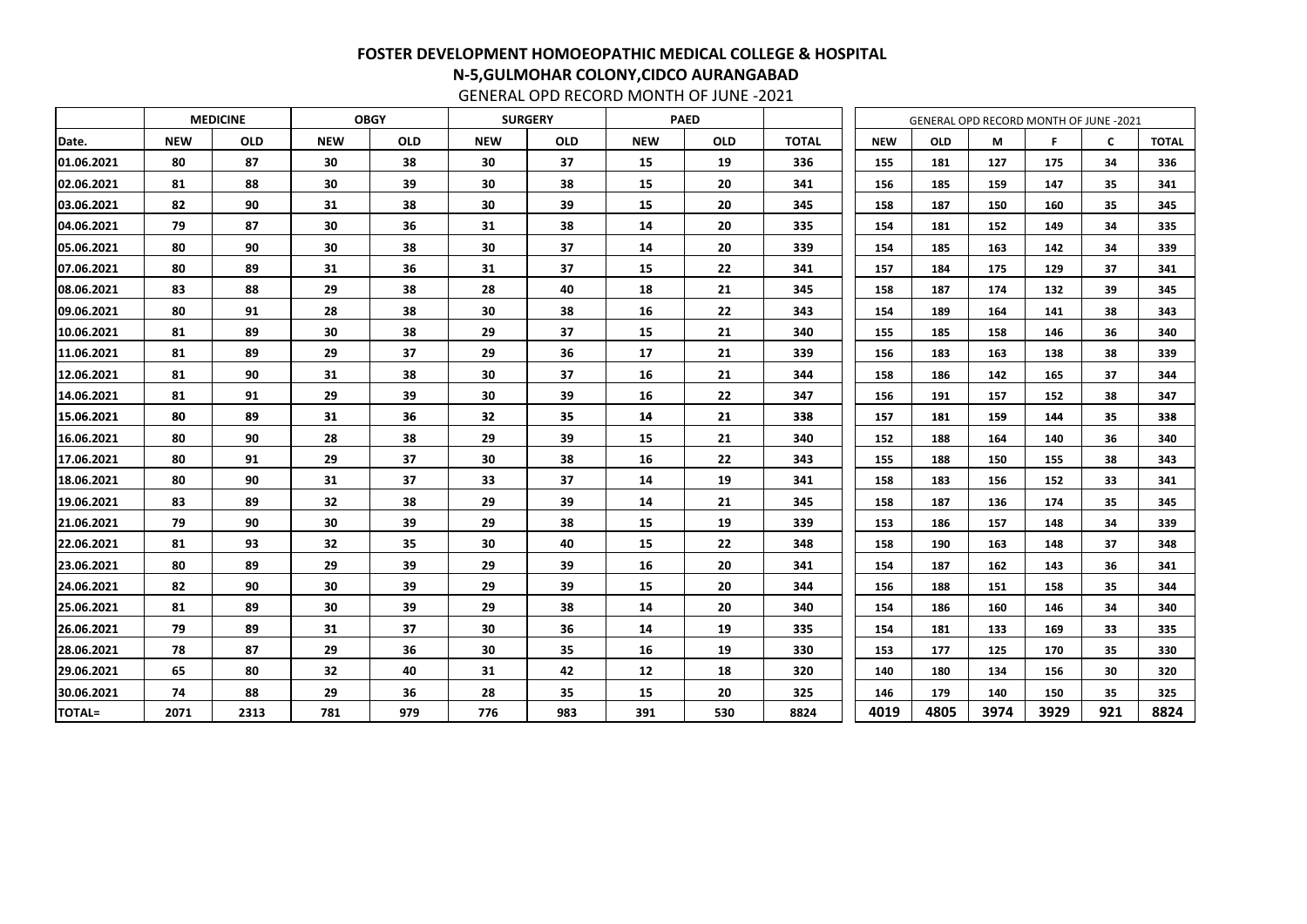GENERAL OPD RECORD MONTH OF JULY -2021

|               | <b>MEDICINE</b> |            |            | <b>OBGY</b> |            | <b>SURGERY</b> |            | <b>PAED</b> |              |            |            |      | <b>GENERAL OPD RECORD MONTH OF JULY -2021</b> |                 |              |
|---------------|-----------------|------------|------------|-------------|------------|----------------|------------|-------------|--------------|------------|------------|------|-----------------------------------------------|-----------------|--------------|
| Date.         | <b>NEW</b>      | <b>OLD</b> | <b>NEW</b> | <b>OLD</b>  | <b>NEW</b> | <b>OLD</b>     | <b>NEW</b> | <b>OLD</b>  | <b>TOTAL</b> | <b>NEW</b> | <b>OLD</b> | M    |                                               | $\mathsf{C}$    | <b>TOTAL</b> |
| 01.07.2021    | 69              | 77         | 23         | 36          | 24         | 35             | 12         | 18          | 294          | 128        | 166        | 119  | 145                                           | 30              | 294          |
| 02.07.2021    | 71              | 78         | 27         | 33          | 25         | 35             | 12         | 18          | 299          | 135        | 164        | 111  | 158                                           | 30              | 299          |
| 03.07.2021    | 71              | 80         | 23         | 37          | 24         | 35             | 13         | 18          | 301          | 131        | 170        | 129  | 141                                           | 31              | 301          |
| 05.07.2021    | 72              | 79         | 26         | 35          | 25         | 36             | 12         | 18          | 303          | 135        | 168        | 113  | 160                                           | 30              | 303          |
| 06.07.2021    | 70              | 78         | 24         | 36          | 23         | 37             | 11         | 18          | 297          | 128        | 169        | 116  | 152                                           | 29              | 297          |
| 07.07.2021    | 70              | 80         | 22         | 38          | 26         | 34             | 13         | 17          | 300          | 131        | 169        | 145  | 125                                           | 30              | 300          |
| 08.07.2021    | 70              | 80         | 23         | 37          | 24         | 34             | 13         | 18          | 299          | 130        | 169        | 119  | 149                                           | 31              | 299          |
| 09.07.2021    | 72              | 80         | 25         | 36          | 28         | 34             | 11         | 19          | 305          | 136        | 169        | 144  | 131                                           | 30              | 305          |
| 10.07.2021    | 70              | 80         | 27         | 35          | 25         | 34             | 12         | 18          | 301          | 134        | 167        | 138  | 133                                           | 30              | 301          |
| 12.07.2021    | 69              | 80         | 25         | 34          | 24         | 35             | 12         | 19          | 298          | 130        | 168        | 148  | 119                                           | 31              | 298          |
| 13.07.2021    | 69              | 78         | 25         | 35          | 24         | 36             | 11         | 18          | 296          | 129        | 167        | 139  | 128                                           | 29              | 296          |
| 14.07.2021    | 71              | 79         | 28         | 32          | 27         | 34             | 13         | 18          | 302          | 139        | 163        | 150  | 121                                           | 31              | 302          |
| 15.07.2021    | 70              | 80         | 25         | 35          | 28         | 33             | 13         | 17          | 301          | 136        | 165        | 153  | 118                                           | 30              | 301          |
| 16.07.2021    | 70              | 79         | 26         | 35          | 24         | 35             | 12         | 18          | 299          | 132        | 167        | 141  | 128                                           | 30              | 299          |
| 17.07.2021    | 69              | 79         | 24         | 36          | 25         | 33             | 14         | 17          | 297          | 132        | 165        | 130  | 136                                           | 31              | 297          |
| 19.07.2021    | 71              | 80         | 26         | 35          | 26         | 34             | 13         | 17          | 302          | 136        | 166        | 153  | 119                                           | 30              | 302          |
| 20.07.2021    | 70              | 78         | 24         | 36          | 23         | 35             | 11         | 18          | 295          | 128        | 167        | 135  | 131                                           | 29              | 295          |
| 22.07.2021    | 71              | 78         | 25         | 35          | 25         | 36             | 11         | 17          | 298          | 132        | 166        | 106  | 164                                           | 28              | 298          |
| 23.07.2021    | 68              | 80         | 25         | 34          | 25         | 35             | 12         | 17          | 296          | 130        | 166        | 132  | 135                                           | 29              | 296          |
| 24.07.2021    | 71              | 80         | 26         | 34          | 28         | 32             | 12         | 18          | 301          | 137        | 164        | 130  | 141                                           | 30              | 301          |
| 26.07.2021    | 72              | 80         | 25         | 36          | 25         | 37             | 11         | 18          | 304          | 133        | 171        | 111  | 164                                           | 29              | 304          |
| 27.07.2021    | 71              | 78         | 24         | 35          | 25         | 35             | 13         | 17          | 298          | 133        | 165        | 126  | 142                                           | 30              | 298          |
| 28.07.2021    | 70              | 78         | 27         | 34          | 27         | 33             | 11         | 19          | 299          | 135        | 164        | 133  | 136                                           | 30 <sub>2</sub> | 299          |
| 29.07.2021    | 71              | 77         | 26         | 34          | 26         | 33             | 12         | 17          | 296          | 135        | 161        | 129  | 138                                           | 29              | 296          |
| 30.07.2021    | 69              | 81         | 25         | 35          | 24         | 36             | 12         | 19          | 301          | 130        | 171        | 130  | 140                                           | 31              | 301          |
| 31.07.2021    | 69              | 78         | 24         | 34          | 24         | 36             | 11         | 18          | 294          | 128        | 166        | 131  | 134                                           | 29              | 294          |
| <b>TOTAL=</b> | 1826            | 2055       | 650        | 912         | 654        | 902            | 313        | 464         | 7776         | 3443       | 4333       | 3411 | 3588                                          | 777             | 7776         |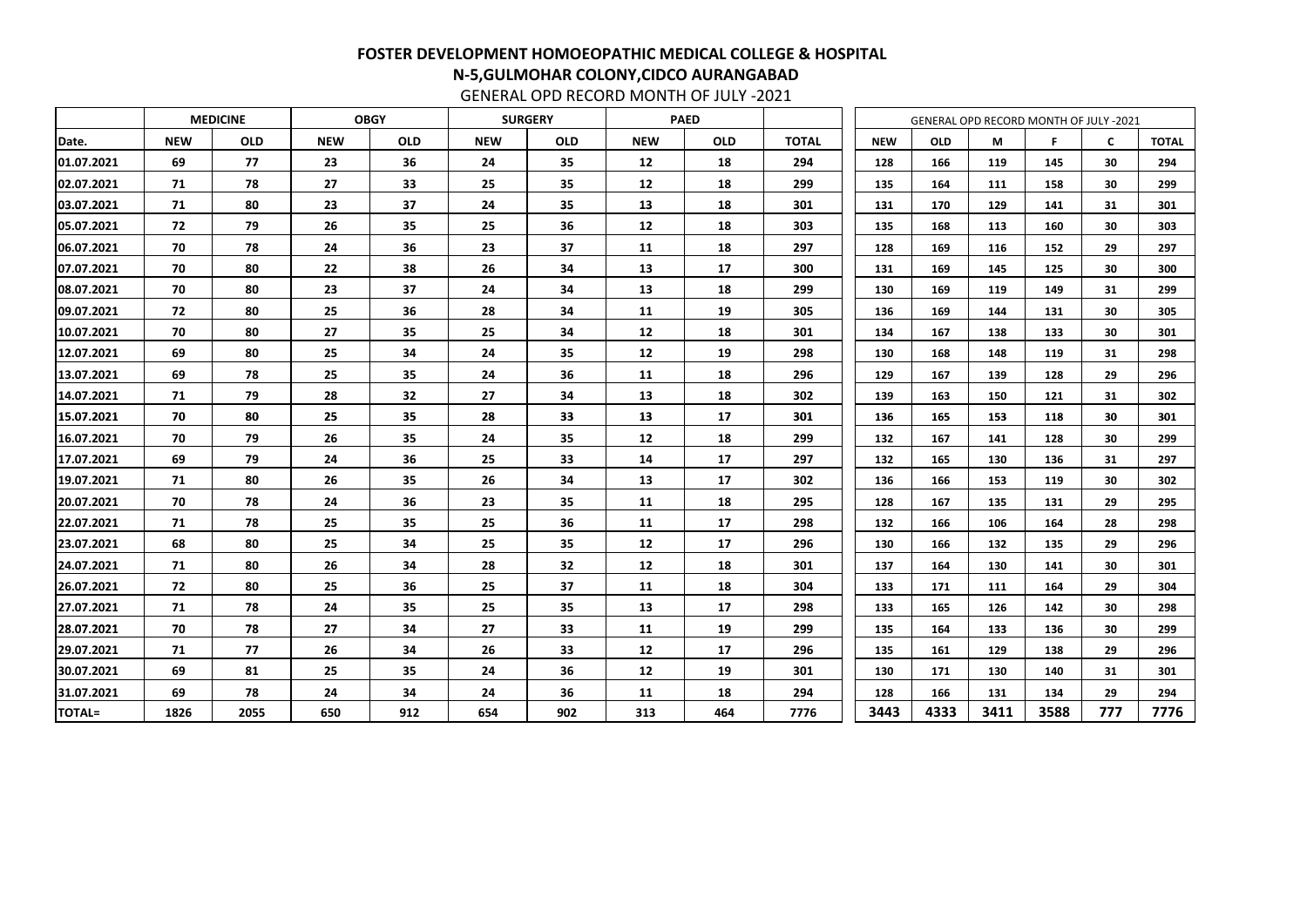GENERAL OPD RECORD MONTH OF AUGUST -2021

|               | <b>MEDICINE</b> |            |            | <b>OBGY</b> |            | <b>SURGERY</b> |            | <b>PAED</b> |              |            |            |      | GENERAL OPD RECORD MONTH OF AUGUST -2021 |     |              |
|---------------|-----------------|------------|------------|-------------|------------|----------------|------------|-------------|--------------|------------|------------|------|------------------------------------------|-----|--------------|
| Date.         | <b>NEW</b>      | <b>OLD</b> | <b>NEW</b> | <b>OLD</b>  | <b>NEW</b> | <b>OLD</b>     | <b>NEW</b> | <b>OLD</b>  | <b>TOTAL</b> | <b>NEW</b> | <b>OLD</b> | М    | F                                        | C   | <b>TOTAL</b> |
| 02.08.2021    | 70              | 78         | 26         | 34          | 26         | 33             | 12         | 18          | 297          | 134        | 163        | 126  | 141                                      | 30  | 297          |
| 03.08.2021    | 70              | 79         | 25         | 35          | 27         | 33             | 12         | 19          | 300          | 134        | 166        | 134  | 135                                      | 31  | 300          |
| 04.08.2021    | 71              | 77         | 26         | 33          | 25         | 34             | 11         | 18          | 295          | 133        | 162        | 125  | 141                                      | 29  | 295          |
| 05.08.2021    | 70              | 79         | 27         | 33          | 25         | 35             | 12         | 17          | 298          | 134        | 164        | 144  | 125                                      | 29  | 298          |
| 06.08.2021    | 70              | 78         | 24         | 35          | 26         | 33             | 12         | 17          | 295          | 132        | 163        | 120  | 146                                      | 29  | 295          |
| 07.08.2021    | 71              | 80         | 24         | 37          | 25         | 36             | 12         | 18          | 303          | 132        | 171        | 111  | 162                                      | 30  | 303          |
| 09.08.2021    | 70              | 80         | 25         | 35          | 24         | 37             | 13         | 17          | 301          | 132        | 169        | 146  | 125                                      | 30  | 301          |
| 10.08.2021    | 69              | 80         | 25         | 35          | 23         | 36             | 13         | 18          | 299          | 130        | 169        | 140  | 128                                      | 31  | 299          |
| 11.08.2021    | 71              | 76         | 25         | 35          | 26         | 33             | 13         | 16          | 295          | 135        | 160        | 149  | 117                                      | 29  | 295          |
| 12.08.2021    | 70              | 79         | 27         | 34          | 25         | 35             | 12         | 18          | 300          | 134        | 166        | 145  | 125                                      | 30  | 300          |
| 13.08.2021    | 70              | 78         | 26         | 32          | 27         | 32             | 12         | 17          | 294          | 135        | 159        | 125  | 140                                      | 29  | 294          |
| 14.08.2021    | 73              | 77         | 24         | 35          | 26         | 34             | 13         | 17          | 299          | 136        | 163        | 131  | 138                                      | 30  | 299          |
| 17.08.2021    | 71              | 77         | 26         | 34          | 27         | 33             | 13         | 16          | 297          | 137        | 160        | 105  | 163                                      | 29  | 297          |
| 18.08.2021    | 70              | 79         | 25         | 35          | 26         | 35             | 12         | 19          | 301          | 133        | 168        | 135  | 135                                      | 31  | 301          |
| 20.08.2021    | 70              | 79         | 27         | 34          | 25         | 34             | 13         | 17          | 299          | 135        | 164        | 124  | 145                                      | 30  | 299          |
| 21.08.2021    | 70              | 83         | 25         | 31          | 28         | 30             | 13         | 15          | 295          | 136        | 159        | 129  | 138                                      | 28  | 295          |
| 23.08.2021    | 70              | 77         | 28         | 31          | 25         | 31             | 15         | 19          | 296          | 138        | 158        | 135  | 127                                      | 34  | 296          |
| 24.08.2021    | 70              | 79         | 25         | 35          | 25         | 34             | 11         | 19          | 298          | 131        | 167        | 113  | 155                                      | 30  | 298          |
| 25.08.2021    | 71              | 78         | 26         | 34          | 23         | 38             | 13         | 17          | 300          | 133        | 167        | 136  | 134                                      | 30  | 300          |
| 26.08.2021    | 70              | 80         | 25         | 34          | 24         | 35             | 11         | 18          | 297          | 130        | 167        | 127  | 141                                      | 29  | 297          |
| 27.08.2021    | 72              | 76         | 26         | 35          | 26         | 34             | 13         | 17          | 299          | 137        | 162        | 124  | 145                                      | 30  | 299          |
| 28.08.2021    | 70              | 78         | 24         | 35          | 26         | 34             | 12         | 18          | 297          | 132        | 165        | 113  | 154                                      | 30  | 297          |
| 30.08.2021    | 71              | 80         | 26         | 34          | 25         | 35             | 13         | 18          | 302          | 135        | 167        | 132  | 139                                      | 31  | 302          |
| 31.08.2021    | 69              | 78         | 28         | 31          | 29         | 30             | 13         | 17          | 295          | 139        | 156        | 114  | 151                                      | 30  | 295          |
| <b>TOTAL=</b> | 1689            | 1885       | 615        | 816         | 614        | 814            | 299        | 420         | 7152         | 3217       | 3935       | 3083 | 3350                                     | 719 | 7152         |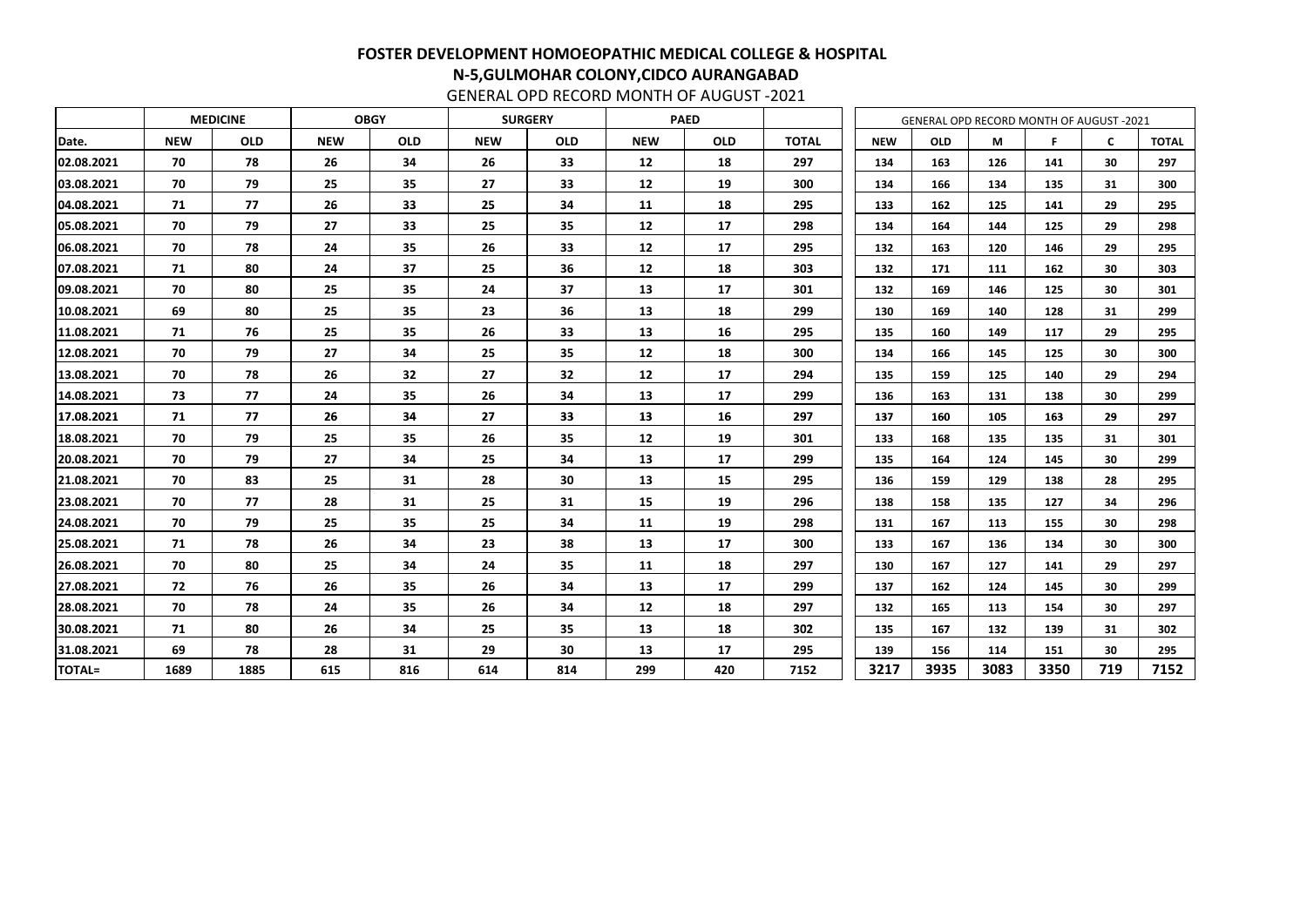GENERAL OPD RECORD MONTH OF SEPTEMBER -2021

| Date.         |            | <b>MEDICINE</b> |            | <b>OBGY</b> |            | <b>SURGERY</b> |            | <b>PAED</b> |              | <b>GENERAL OPD RECORD MONTH OF SEPTEMBER -2021</b> |            |      |      |                 |              |
|---------------|------------|-----------------|------------|-------------|------------|----------------|------------|-------------|--------------|----------------------------------------------------|------------|------|------|-----------------|--------------|
|               | <b>NEW</b> | <b>OLD</b>      | <b>NEW</b> | <b>OLD</b>  | <b>NEW</b> | <b>OLD</b>     | <b>NEW</b> | <b>OLD</b>  | <b>TOTAL</b> | <b>NEW</b>                                         | <b>OLD</b> | М    | Е    | $\mathsf{C}$    | <b>TOTAL</b> |
| 01.09.2021    | 70         | 77              | 25         | 35          | 26         | 33             | 13         | 16          | 295          | 134                                                | 161        | 103  | 163  | 29              | 295          |
| 02.09.2021    | 71         | 79              | 26         | 34          | 24         | 35             | 12         | 18          | 299          | 133                                                | 166        | 148  | 121  | 30              | 299          |
| 03.09.2021    | 71         | 80              | 26         | 34          | 25         | 35             | 13         | 18          | 302          | 135                                                | 167        | 122  | 149  | 31              | 302          |
| 04.09.2021    | 70         | 79              | 26         | 34          | 25         | 35             | 13         | 18          | 300          | 134                                                | 166        | 124  | 145  | 31              | 300          |
| 06.09.2021    | 69         | 78              | 25         | 36          | 26         | 34             | 13         | 16          | 297          | 133                                                | 164        | 130  | 138  | 29              | 297          |
| 07.09.2021    | 71         | 80              | 24         | 35          | 26         | 36             | 12         | 19          | 303          | 133                                                | 170        | 149  | 123  | 31              | 303          |
| 08.09.2021    | 70         | 80              | 25         | 35          | 26         | 35             | 11         | 19          | 301          | 132                                                | 169        | 157  | 114  | 30              | 301          |
| 09.09.2021    | 71         | 78              | 24         | 35          | 26         | 34             | 13         | 17          | 298          | 134                                                | 164        | 148  | 120  | 30              | 298          |
| 11.09.2021    | 68         | 79              | 25         | 35          | 25         | 34             | 11         | 18          | 295          | 129                                                | 166        | 130  | 136  | 29              | 295          |
| 13.09.2021    | 69         | 80              | 27         | 34          | 26         | 34             | 12         | 18          | 300          | 134                                                | 166        | 126  | 144  | 30              | 300          |
| 14.09.2021    | 72         | 79              | 25         | 36          | 26         | 35             | 12         | 19          | 304          | 135                                                | 169        | 126  | 147  | 31              | 304          |
| 15.09.2021    | 72         | 78              | 25         | 36          | 23         | 37             | 11         | 19          | 301          | 131                                                | 170        | 126  | 144  | 31              | 301          |
| 16.09.2021    | 70         | 75              | 24         | 35          | 24         | 36             | 12         | 20          | 296          | 130                                                | 166        | 113  | 151  | 32              | 296          |
| 18.09.2021    | 71         | 80              | 24         | 35          | 26         | 34             | 12         | 17          | 299          | 133                                                | 166        | 133  | 137  | 29              | 299          |
| 20.09.2021    | 70         | 81              | 23         | 37          | 24         | 36             | 13         | 18          | 302          | 130                                                | 172        | 127  | 144  | 31              | 302          |
| 21.09.2021    | 72         | 77              | 24         | 35          | 25         | 35             | 12         | 18          | 298          | 133                                                | 165        | 113  | 155  | 30              | 298          |
| 22.09.2021    | 70         | 77              | 23         | 35          | 24         | 34             | 14         | 18          | 295          | 131                                                | 164        | 122  | 141  | 32 <sub>2</sub> | 295          |
| 23.09.2021    | 70         | 79              | 26         | 34          | 23         | 37             | 13         | 17          | 299          | 132                                                | 167        | 119  | 150  | 30              | 299          |
| 24.09.2021    | 72         | 78              | 24         | 36          | 25         | 36             | 12         | 19          | 302          | 133                                                | 169        | 132  | 139  | 31              | 302          |
| 25.09.2021    | 70         | 79              | 25         | 34          | 24         | 36             | 14         | 16          | 298          | 133                                                | 165        | 141  | 127  | 30              | 298          |
| 27.09.2021    | 69         | 78              | 25         | 33          | 24         | 36             | 14         | 16          | 295          | 132                                                | 163        | 131  | 134  | 30              | 295          |
| 28.09.2021    | 70         | 78              | 25         | 34          | 24         | 35             | 11         | 18          | 295          | 130                                                | 165        | 144  | 122  | 29              | 295          |
| 29.09.2021    | 70         | 76              | 25         | 33          | 24         | 35             | 13         | 17          | 293          | 132                                                | 161        | 160  | 103  | 30              | 293          |
| 30.09.2021    | 71         | 80              | 29         | 32          | 23         | 35             | 13         | 15          | 298          | 136                                                | 162        | 138  | 132  | 28              | 298          |
| <b>TOTAL=</b> | 1689       | 1885            | 600        | 832         | 594        | 842            | 299        | 424         | 7165         | 3182                                               | 3983       | 3162 | 3279 | 724             | 7165         |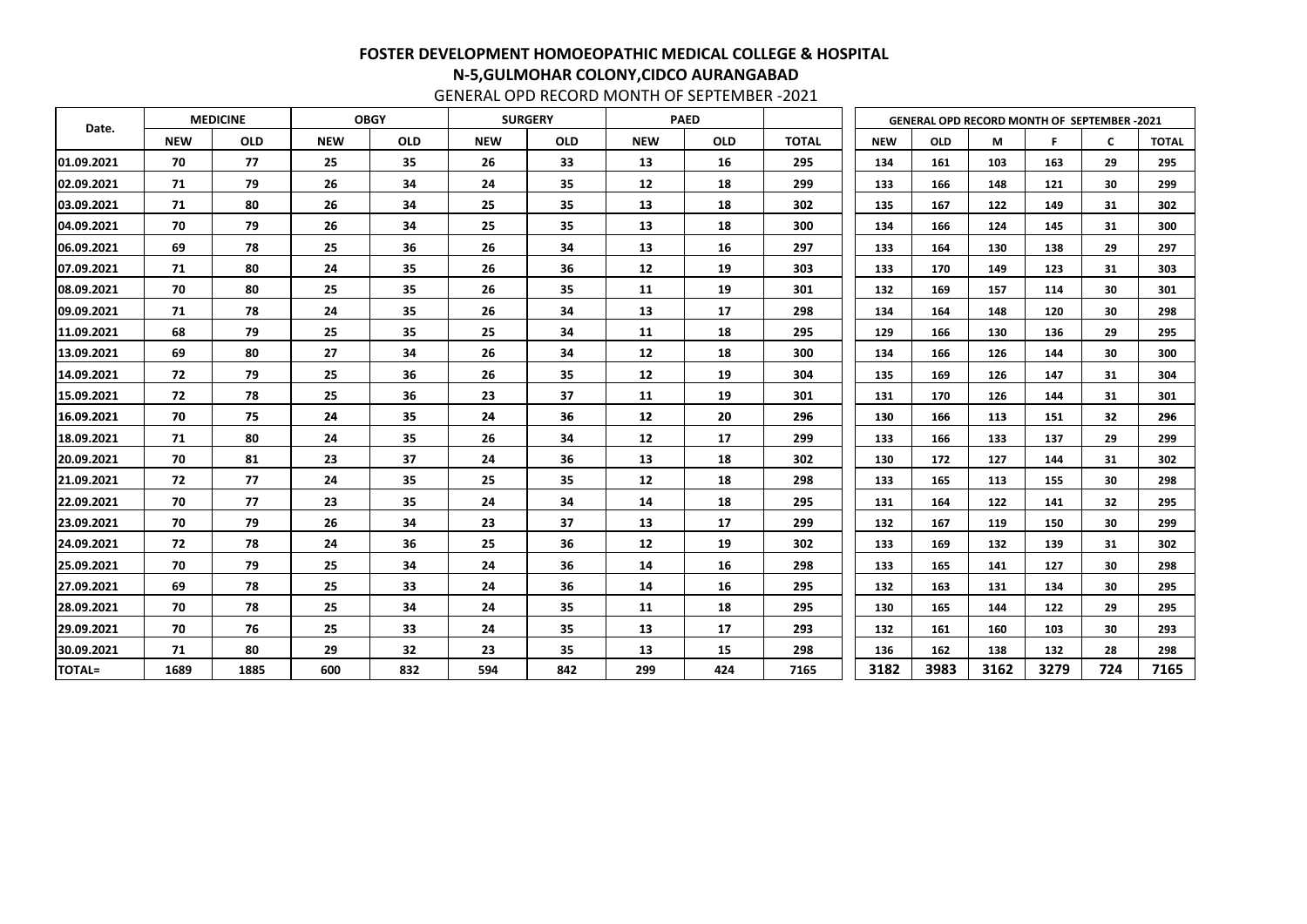GENERAL OPD RECORD MONTH OF OCTOBER -2021

|               |            | <b>MEDICINE</b> |            | <b>OBGY</b> |            | <b>SURGERY</b> |            | <b>PAED</b> |              |            | <b>GENERAL OPD RECORD MONTH OF OCTOBER -2021</b> |      |      |              |              |
|---------------|------------|-----------------|------------|-------------|------------|----------------|------------|-------------|--------------|------------|--------------------------------------------------|------|------|--------------|--------------|
| Date.         | <b>NEW</b> | <b>OLD</b>      | <b>NEW</b> | <b>OLD</b>  | <b>NEW</b> | <b>OLD</b>     | <b>NEW</b> | <b>OLD</b>  | <b>TOTAL</b> | <b>NEW</b> | <b>OLD</b>                                       | M    | F    | $\mathsf{C}$ | <b>TOTAL</b> |
| 01.10.2021    | 70         | 77              | 25         | 35          | 27         | 32             | 11         | 18          | 295          | 133        | 162                                              | 117  | 149  | 29           | 295          |
| 04.10.2021    | 72         | 79              | 25         | 36          | 27         | 35             | 12         | 19          | 305          | 136        | 169                                              | 121  | 153  | 31           | 305          |
| 05.10.2021    | 70         | 79              | 25         | 35          | 25         | 36             | 12         | 18          | 300          | 132        | 168                                              | 156  | 114  | 30           | 300          |
| 06.10.2021    | 71         | 77              | 25         | 35          | 26         | 34             | 13         | 17          | 298          | 135        | 163                                              | 139  | 129  | 30           | 298          |
| 07.10.2021    | 71         | 79              | 26         | 34          | 25         | 36             | 12         | 19          | 302          | 134        | 168                                              | 126  | 145  | 31           | 302          |
| 08.10.2021    | 72         | 78              | 24         | 35          | 25         | 34             | 13         | 17          | 298          | 134        | 164                                              | 142  | 126  | 30           | 298          |
| 09.10.2021    | 72         | 76              | 24         | 36          | 25         | 35             | 13         | 18          | 299          | 134        | 165                                              | 139  | 129  | 31           | 299          |
| 11.10.2021    | 70         | 78              | 25         | 35          | 24         | 35             | 10         | 18          | 295          | 129        | 166                                              | 136  | 131  | 28           | 295          |
| 12.10.2021    | 70         | 80              | 24         | 36          | 26         | 33             | 12         | 19          | 300          | 132        | 168                                              | 143  | 126  | 31           | 300          |
| 13.10.2021    | 70         | 78              | 26         | 34          | 25         | 35             | 12         | 18          | 298          | 133        | 165                                              | 117  | 151  | 30           | 298          |
| 14.10.2021    | 71         | 76              | 26         | 34          | 24         | 35             | 13         | 16          | 295          | 134        | 161                                              | 128  | 138  | 29           | 295          |
| 16.10.2021    | 70         | 77              | 25         | 35          | 26         | 34             | 13         | 17          | 297          | 134        | 163                                              | 136  | 131  | 30           | 297          |
| 18.10.2021    | 72         | 77              | 26         | 34          | 25         | 35             | 12         | 19          | 300          | 135        | 165                                              | 133  | 136  | 31           | 300          |
| 20.10.2021    | 70         | 78              | 23         | 38          | 22         | 38             | 13         | 17          | 299          | 128        | 171                                              | 134  | 135  | 30           | 299          |
| 21.10.2021    | 72         | 78              | 24         | 35          | 26         | 34             | 12         | 18          | 299          | 134        | 165                                              | 137  | 132  | 30           | 299          |
| 22.10.2021    | 71         | 78              | 25         | 35          | 24         | 35             | 13         | 17          | 298          | 133        | 165                                              | 134  | 134  | 30           | 298          |
| 23.10.2021    | 72         | 76              | 26         | 34          | 25         | 36             | 12         | 19          | 300          | 135        | 165                                              | 131  | 138  | 31           | 300          |
| 25.10.2021    | 70         | 79              | 24         | 35          | 26         | 34             | 11         | 18          | 297          | 131        | 166                                              | 129  | 139  | 29           | 297          |
| 26.10.2021    | 71         | 79              | 26         | 34          | 24         | 35             | 12         | 18          | 299          | 133        | 166                                              | 127  | 142  | 30           | 299          |
| 27.10.2021    | 70         | 79              | 26         | 33          | 27         | 32             | 12         | 17          | 296          | 135        | 161                                              | 135  | 132  | 29           | 296          |
| 28.10.2021    | 72         | 78              | 25         | 34          | 26         | 34             | 11         | 18          | 298          | 134        | 164                                              | 116  | 153  | 29           | 298          |
| 29.10.2021    | 71         | 78              | 26         | 34          | 25         | 35             | 12         | 19          | 300          | 134        | 166                                              | 128  | 141  | 31           | 300          |
| 30.10.2021    | 70         | 80              | 27         | 32          | 23         | 35             | 13         | 16          | 296          | 133        | 163                                              | 129  | 138  | 29           | 296          |
| <b>TOTAL=</b> | 1630       | 1794            | 578        | 798         | 578        | 797            | 279        | 410         | 6864         | 3065       | 3799                                             | 3033 | 3142 | 689          | 6864         |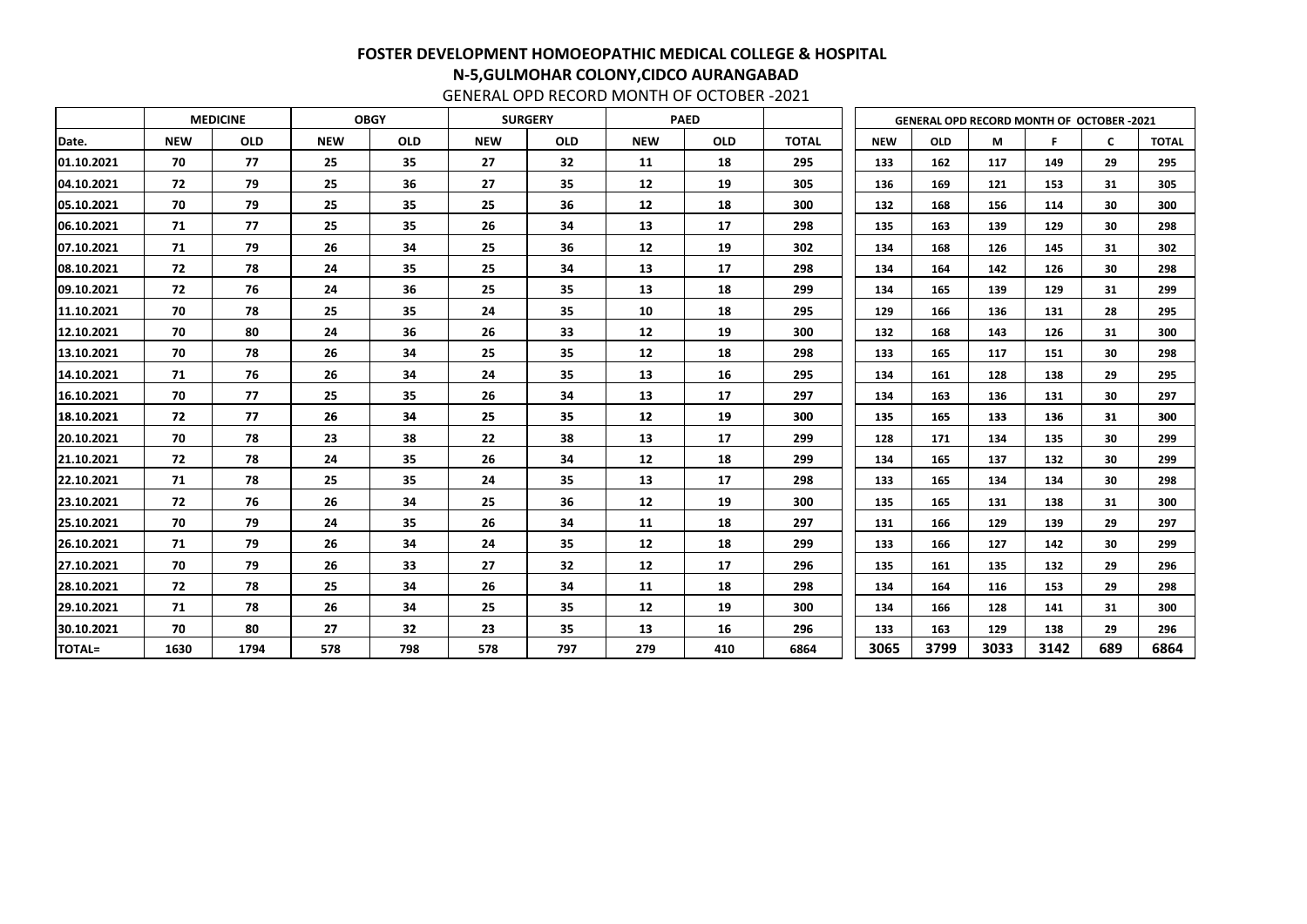GENERAL OPD RECORD MONTH OF NOVEMBER -2021

| Date.         |            | <b>MEDICINE</b> | <b>OBGY</b><br><b>SURGERY</b><br><b>PAED</b> |            |            |            |            |            |              | GENERAL OPD RECORD MONTH OF NOVEMBER -2021 |            |      |      |              |              |
|---------------|------------|-----------------|----------------------------------------------|------------|------------|------------|------------|------------|--------------|--------------------------------------------|------------|------|------|--------------|--------------|
|               | <b>NEW</b> | <b>OLD</b>      | <b>NEW</b>                                   | <b>OLD</b> | <b>NEW</b> | <b>OLD</b> | <b>NEW</b> | <b>OLD</b> | <b>TOTAL</b> | <b>NEW</b>                                 | <b>OLD</b> | M    | F.   | $\mathsf{C}$ | <b>TOTAL</b> |
| 01.11.2021    | 69         | 78              | 26                                           | 32         | 24         | 34         | 13         | 19         | 295          | 132                                        | 163        | 149  | 114  | 32           | 295          |
| 02.11.2021    | 67         | 79              | 25                                           | 35         | 24         | 36         | 12         | 18         | 296          | 128                                        | 168        | 128  | 138  | 30           | 296          |
| 03.11.2021    | 69         | 76              | 23                                           | 35         | 25         | 34         | 11         | 17         | 290          | 128                                        | 162        | 116  | 146  | 28           | 290          |
| 08.11.2021    | 72         | 80              | 25                                           | 36         | 28         | 34         | 11         | 19         | 305          | 136                                        | 169        | 119  | 156  | 30           | 305          |
| 09.11.2021    | 69         | 78              | 24                                           | 34         | 24         | 34         | 13         | 19         | 295          | 130                                        | 165        | 110  | 153  | 32           | 295          |
| 10.11.2021    | 70         | 80              | 23                                           | 37         | 24         | 34         | 13         | 18         | 299          | 130                                        | 169        | 127  | 141  | 31           | 299          |
| 11.11.2021    | 72         | 78              | 25                                           | 36         | 24         | 36         | 11         | 20         | 302          | 132                                        | 170        | 135  | 136  | 31           | 302          |
| 12.11.2021    | 71         | 80              | 23                                           | 37         | 24         | 35         | 13         | 18         | 301          | 131                                        | 170        | 131  | 139  | 31           | 301          |
| 13.11.2021    | 70         | 77              | 24                                           | 35         | 27         | 32         | 11         | 18         | 294          | 132                                        | 162        | 130  | 135  | 29           | 294          |
| 15.11.2021    | 70         | 78              | 24                                           | 36         | 23         | 37         | 13         | 16         | 297          | 130                                        | 167        | 145  | 123  | 29           | 297          |
| 16.11.2021    | 70         | 80              | 23                                           | 37         | 24         | 34         | 13         | 18         | 299          | 130                                        | 169        | 149  | 119  | 31           | 299          |
| 17.11.2021    | 72         | 77              | 27                                           | 32         | 28         | 32         | 14         | 16         | 298          | 141                                        | 157        | 150  | 118  | 30           | 298          |
| 18.11.2021    | 69         | 78              | 26                                           | 34         | 25         | 33         | 12         | 19         | 296          | 132                                        | 164        | 142  | 123  | 31           | 296          |
| 20.11.2021    | 70         | 79              | 24                                           | 36         | 25         | 35         | 12         | 18         | 299          | 131                                        | 168        | 151  | 118  | 30           | 299          |
| 22.11.2021    | 69         | 78              | 23                                           | 36         | 24         | 35         | 11         | 18         | 294          | 127                                        | 167        | 140  | 125  | 29           | 294          |
| 23.11.2021    | 71         | 79              | 24                                           | 35         | 26         | 33         | 13         | 17         | 298          | 134                                        | 164        | 123  | 145  | 30           | 298          |
| 24.11.2021    | 71         | 78              | 27                                           | 32         | 24         | 34         | 12         | 17         | 295          | 134                                        | 161        | 146  | 120  | 29           | 295          |
| 25.11.2021    | 70         | 79              | 27                                           | 33         | 25         | 34         | 13         | 18         | 299          | 135                                        | 164        | 126  | 142  | 31           | 299          |
| 26.11.2021    | 72         | 78              | 26                                           | 34         | 25         | 35         | 11         | 19         | 300          | 134                                        | 166        | 146  | 124  | 30           | 300          |
| 27.11.2021    | 69         | 79              | 26                                           | 33         | 27         | 33         | 13         | 17         | 297          | 135                                        | 162        | 143  | 124  | 30           | 297          |
| 29.11.2021    | 70         | 77              | 24                                           | 34         | 26         | 33         | 12         | 18         | 294          | 132                                        | 162        | 151  | 113  | 30           | 294          |
| 30.11.2021    | 71         | 78              | 25                                           | 34         | 24         | 35         | 12         | 17         | 296          | 132                                        | 164        | 163  | 104  | 29           | 296          |
| <b>TOTAL=</b> | 1543       | 1724            | 544                                          | 763        | 550        | 752        | 269        | 394        | 6539         | 2906                                       | 3633       | 3020 | 2856 | 663          | 6539         |